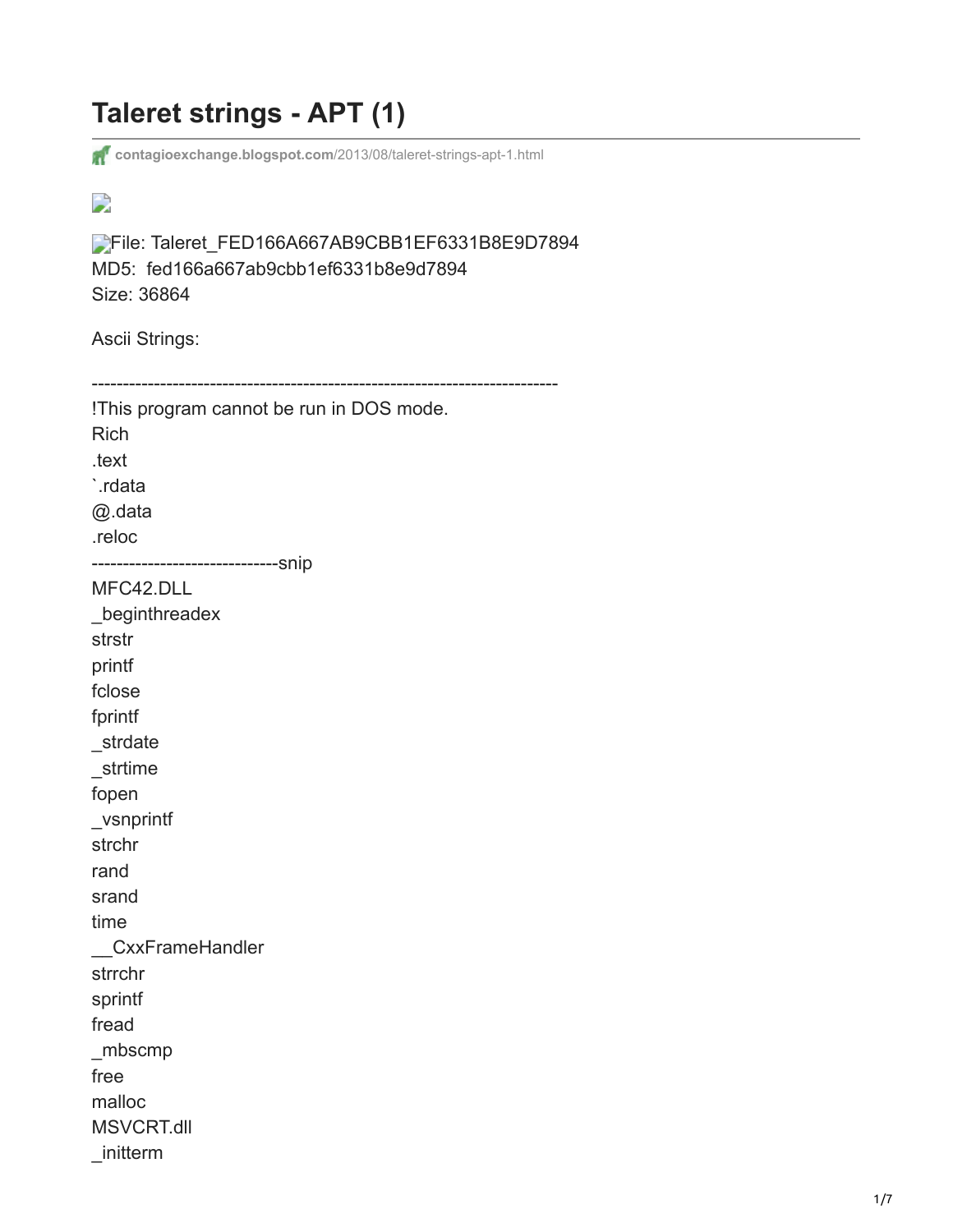adjust fdiv **GetProcAddress** LoadLibraryA **ExitProcess** Sleep WaitForSingleObject **FreeConsole** ExpandEnvironmentStringsA **GetLocalTime GetLastError CloseHandle** GetCurrentProcess LocalFree HeapFree HeapAlloc **GetProcessHeap** Process32Next **OpenProcess** Process32First CreateToolhelp32Snapshot **DeleteFileA FreeLibrary** ReadFile **SetFilePointer GetFileSize GetTickCount** OutputDebugStringA KERNEL32.dll **PostQuitMessage** DefWindowProcA DispatchMessageA **TranslateMessage** GetMessageA UpdateWindow **ShowWindow** CreateWindowExA RegisterClassA **LoadCursorA** LoadIconA SendMessageTimeoutA USER32.dll **GetStockObject**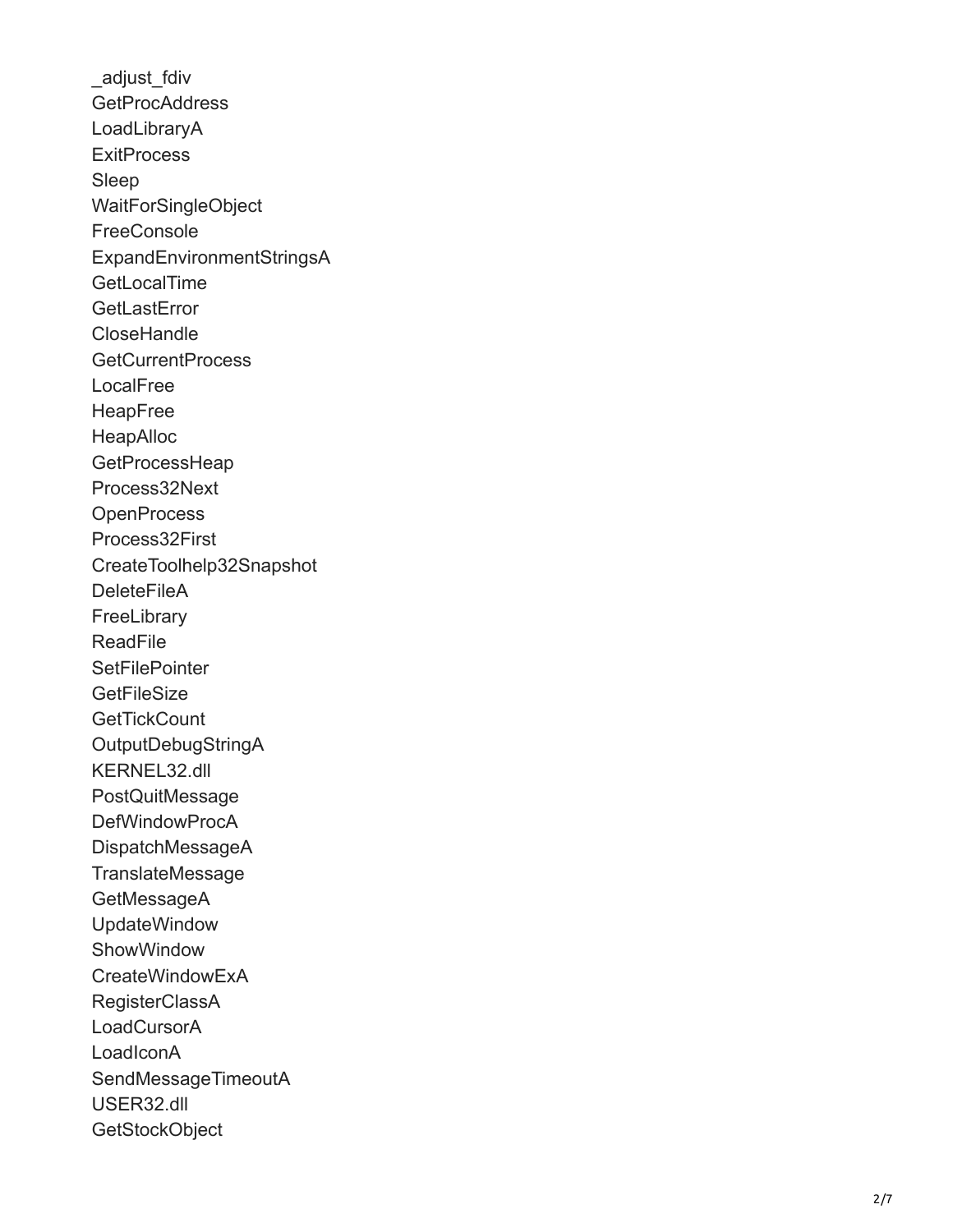GDI32.dll RegisterServiceCtrlHandlerW **SetServiceStatus** RegQueryValueExA **RegCloseKey** AdjustTokenPrivileges LookupPrivilegeValueA ConvertSidToStringSidA **EqualSid GetTokenInformation** ADVAPI32.dll InternetCloseHandle InternetSetOptionA InternetSetCookieA **HttpQueryInfoA** InternetConnectA **HttpSendRequestA** HttpOpenRequestA WININET.dll GetAdaptersInfo iphlpapi.dll SHRegGetValueA SHLWAPI.dll **CoCreateGuid** ole32.dll \_strlwr \_strnicmp MsgHandlerDll.dll **ServiceMain Start** wxxxd kernel32.dll CreateDirectoryA GetWindowsDirectoryA **WinExec GetDriveTypeA GetFileAttributesA** GetLogicalDriveStringsA **DeleteFileA MoveFileA FindNextFileA FindFirstFileA**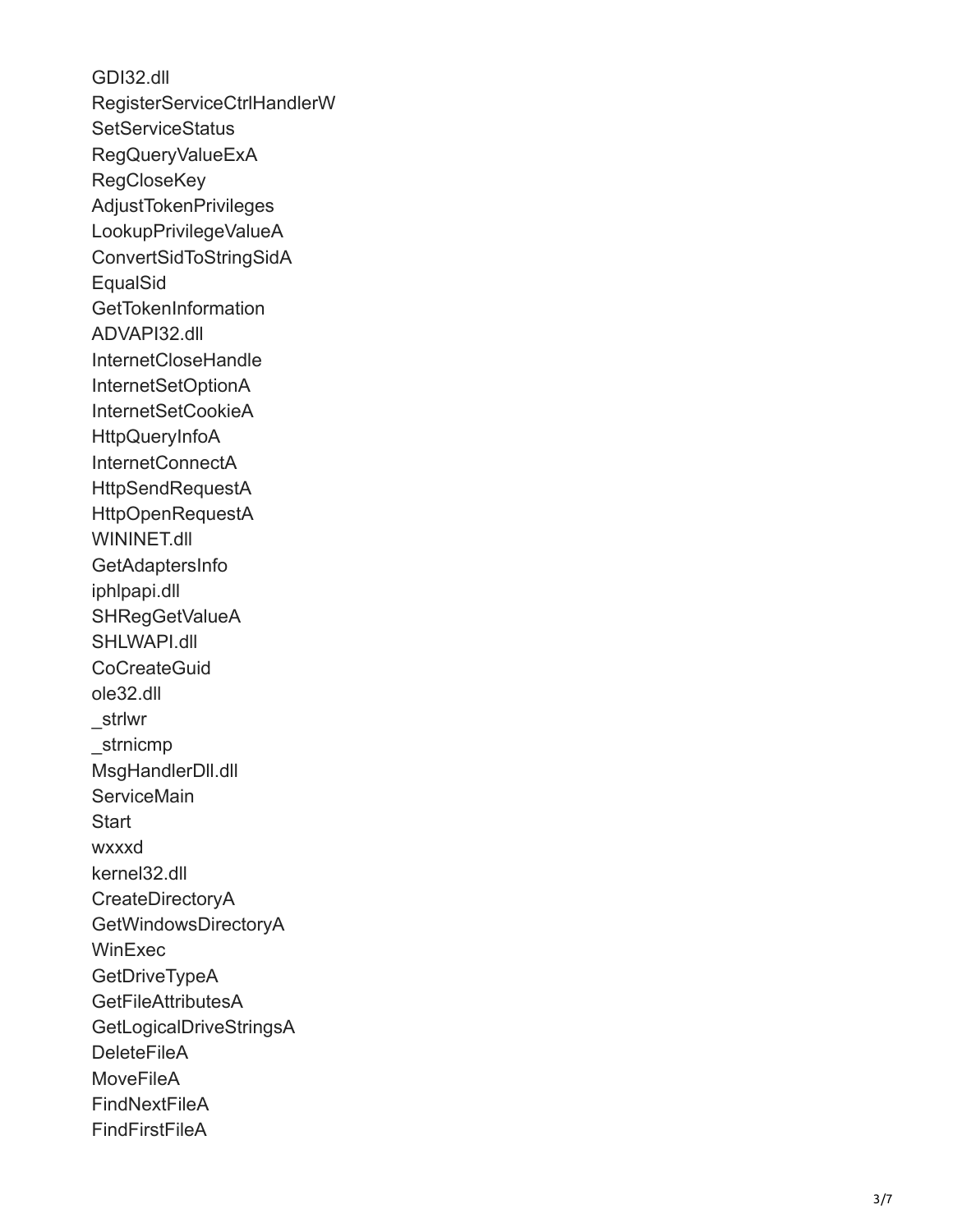FindResourceA **CreateFileA** GetVolumeInformationA **CopyFileA** CreateMutexA **GetTempPathA** lstrcatA lstrcpyA lstrcmpA user32.dll GetWindowTextA GetForegroundWindow FindWindowExA PostMessageA **GetCursorPos WindowFromPoint** wsprintfA keybd\_event **GetParent** ADVAPI32.dll RegSetValueExA RegCreateKeyA RegEnumKeyA RegDeleteKeyA RegSetValueA RegOpenKeyExA RegQueryValueA RegQueryValueExA RegDeleteValueA **CreatePipe** GetSystemDirectoryA CreateProcessA User32.dll SetWindowsHookExA CallNextHookEx CreateFileMappingA GetModuleFileNameA Wininet.dll InternetOpenA InternetOpenUrlA **HttpQueryInfoA InternetReadFile**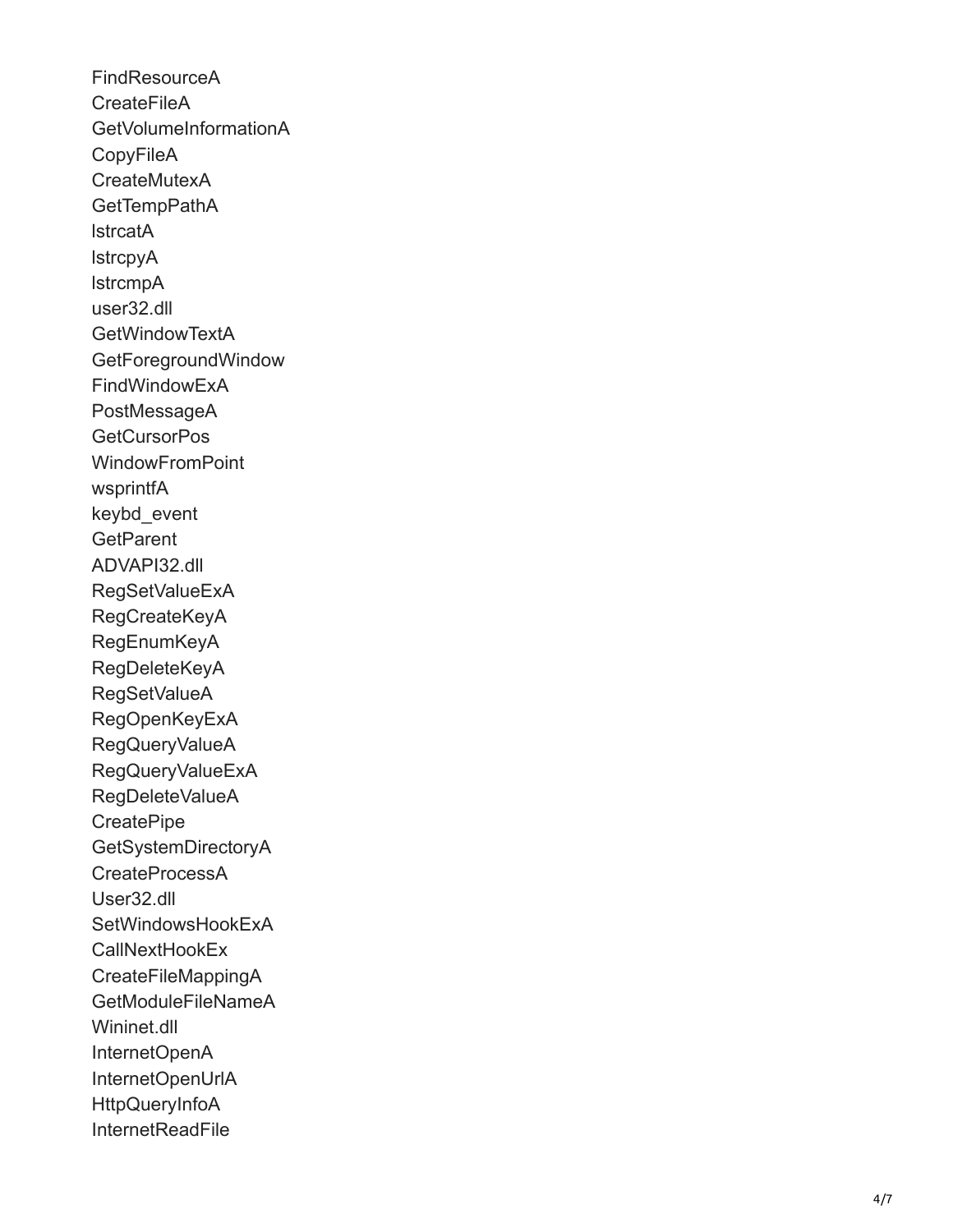Advapi32.dll RegCreateKeyExA OpenProcessToken rundll32.exe The Window sdfjx https: MSIE 6.0; Windows NT 5.1; SV1) Mozilla/4.0 (compatible; Software\Microsoft\Windows\CurrentVersion\Internet Settings User Agent XXXXX %s %s - %s ail: %s:%d conn f read from registry Software\Microsoft\SysInternal furl: %s auto proxy %tmp%\~alot.dat 1A10 {AEBA21FA-782A-4A90-978D-B72164C80120} {A8A88C49-5EB2-4990-A1A2-0876022C854F} Software\Microsoft\Windows\CurrentVersion\Internet Settings\Zones\3 DefaultConnectionSettings Software\Microsoft\Windows\CurrentVersion\Internet Settings\Connections explorer.exe **SeDebugPrivilege** MUID http://%s:%d http://%s NOT Certified AFTER: Disconnect AFTER: %d s SetTime: %d OK SendFile: %d OK %temp%\ WRONG PASSWORD ABCDEFGHIJKLMNOPQRSTUVWXYZabcdefghijklmnopqrstuvwxyz0123456789+/ error: Run Run error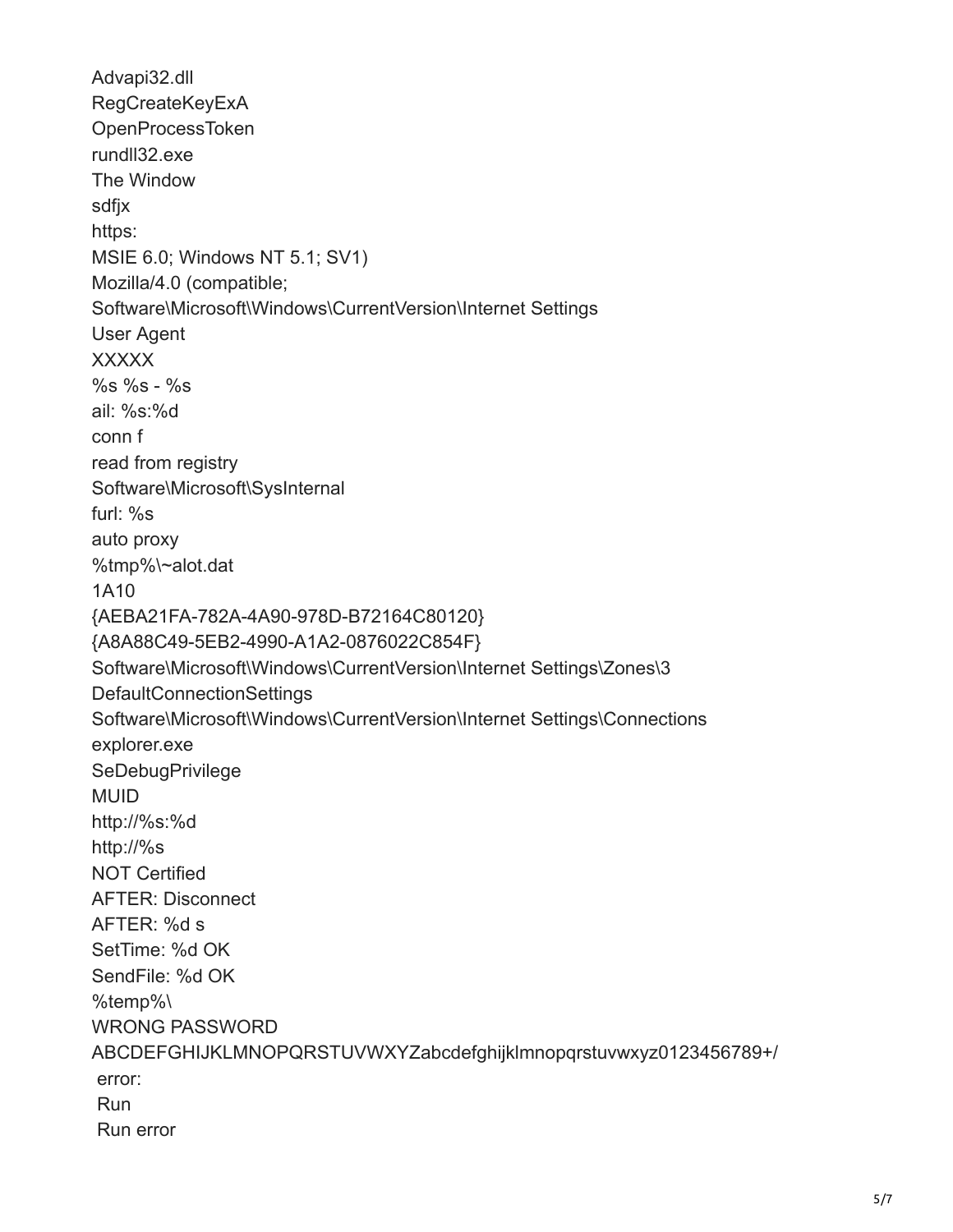```
 Run OK
ShellExecuteA
shell32.dll
%%temp%%\%u
/webhp?source=
Mozilla/4.0 (compatible; MSIE 6.0; Windows NT 5.1; SV1)
Content-Type: application/x-www-form-urlencoded
POST
HTTP/1.1
%02X-%02X-%02X-%02X-%02X-%02X
0.0.0.0
01-01-01-01-01-01
%04x
%04x%04x%04x%04x
0#0(0A0F0L0S0X0q0v0|0
11161<1C1H1a1f1l1s1x1
2!2&2,23282Q2V2\2c2h2
3#3(3A3F3L3S3X3q3v3|3
41464<4C4H4a4f4l4s4x4
5!5&5,53585Q5V5\5c5h5
6#6(6A6F6L6S6X6q6v6|6
71767<7C7H7a7f7l7s7x7
8!8&8,83888Q8V8\8c8h8
9#9(9A9F9L9S9X9{9
:":.:E:P:a:w:
;#;);=;C;I;O;
<1<]<}<
=,-1=D=M=y=
>>Z>474F4O4V4]4y4
5,5O5[5k5
6 6?6k6v6
9O9U9d9v9
:6:=:^:e:w:
;0;e;
< <0<=<t<
<\neq=:=^{\wedge}=
> >f>
?7?O?
0]0l0
1Q1V1\1c1h1
2#2(232
```